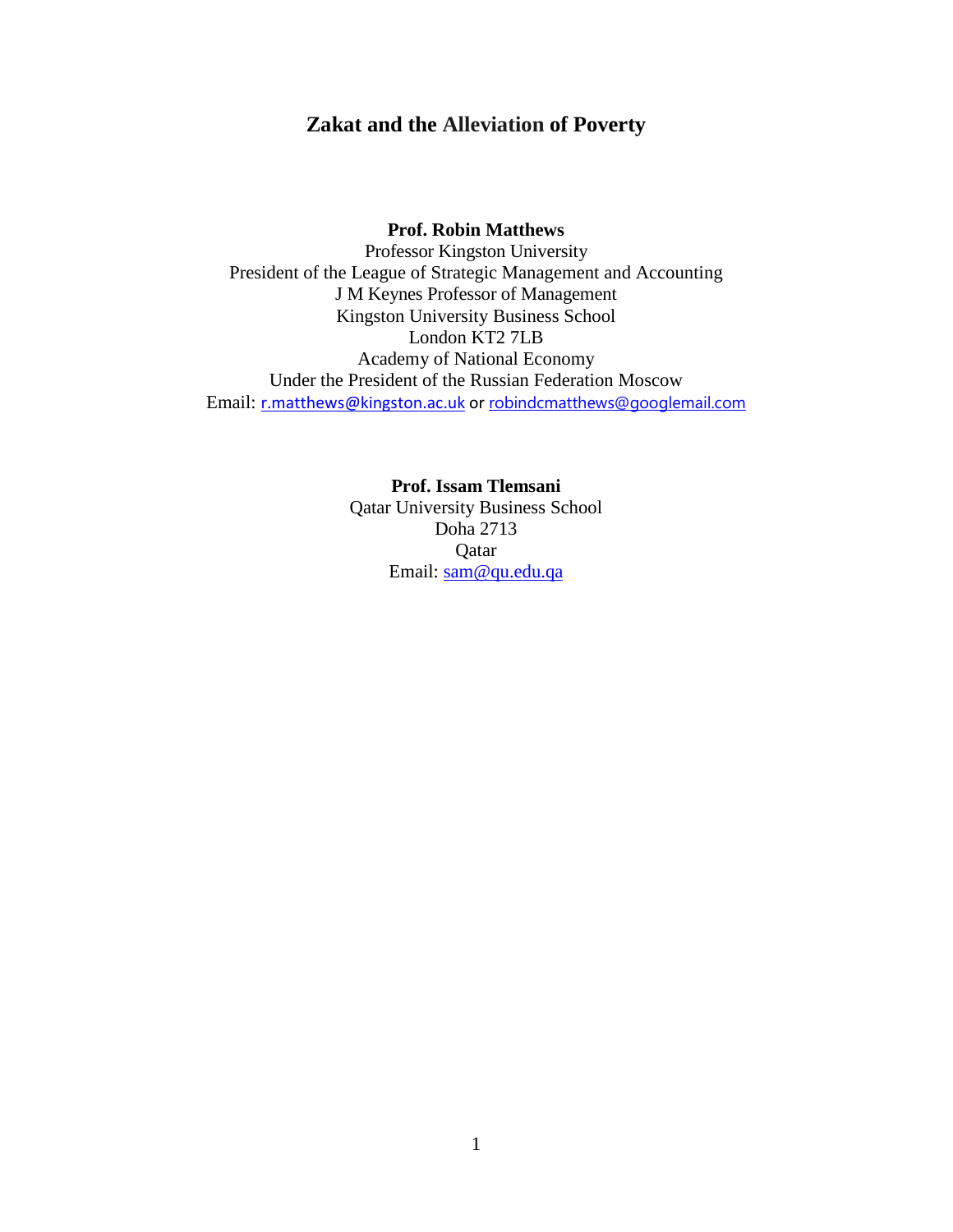### **I. Introduction**

Zakat, the alms-giving practice is one of the five pillars of Islam. It has a spiritual and a material dimension. It is second only to prayer, and is an essential article of faith. Non-observance of Zakat is tantamount to negation of faith as evident from the following:

"*Knowest thou not that prayer and the Zakat are complementary and the one is not accepted without the other*." (Abu Bakr).

Zakat implies co-operation, interdependence and responsibility among the group/society. At a materialistic level, it is intended to promote justice and prevent disruption. Spiritually, it places the giver and the receiver on an equal footing. Islamic economics, in contrast to conventional economics, does not sharply divide the economic and the spiritual values/spiritual activities; this is reflected in Zakat. Under Sharia law, payment of Zakat is a legal obligation, a tax on wealth. According to other legal systems, it is a voluntary activity; however, it is a spiritual obligation. Calling Zakat a tax, voluntary or not, somewhat distorts its meaning. Rather than a tax it is a gift that carries the blessings of the giver to the receiver.

Conventional economics tends to underestimate the importance of gift relationships by focussing on individual behaviour. For example, an economics textbook usually begins with micro analysis of the consumer, the household, the firm and the industry. On the contrary, macroeconomics proceeds to treat the economy as an aggregate of atomistic units, striving for equilibrium, stability and growth, with governments having higher or lower degrees of responsibility in these respects, depending on the stance of the economist concerned. Non conventional economics and non conventional approaches, due to the emergence of social and environmental issues, have started to intrude the conventional economics, taking a wider perspective in recognising the obvious. For example, wealth and income do not equal happiness, as relative income matters to individuals as much as absolute income. An individual's contribution to the society depends on the contribution of others. Co-operation is a source of social capital a kind of gift to the society. These examples illustrate the recognition of interdependence. Economics and ethics/moral conduct are approaching closer to each other; however, for most parts the spiritual and materialistic values are quite distinct.

This paper focuses on the ways in which Zakat recognises interdependence and bridges the spiritual and the materialistic values. In doing so, we introduce new perspectives of Zakat. We intend to remind the readers about a probably forgotten perspective, Zakat, in relation to power laws, especially the Pareto distribution. We also introduce novel perspectives, the Shapley value and the social capital. They are three views of Zakat, viewed through the lens of interdependence. We introduce another perspective that recognises the existence of different planes of "Being", including related materialistic and spiritual planes, but also distinguished by having different orgrammars (organizational grammars).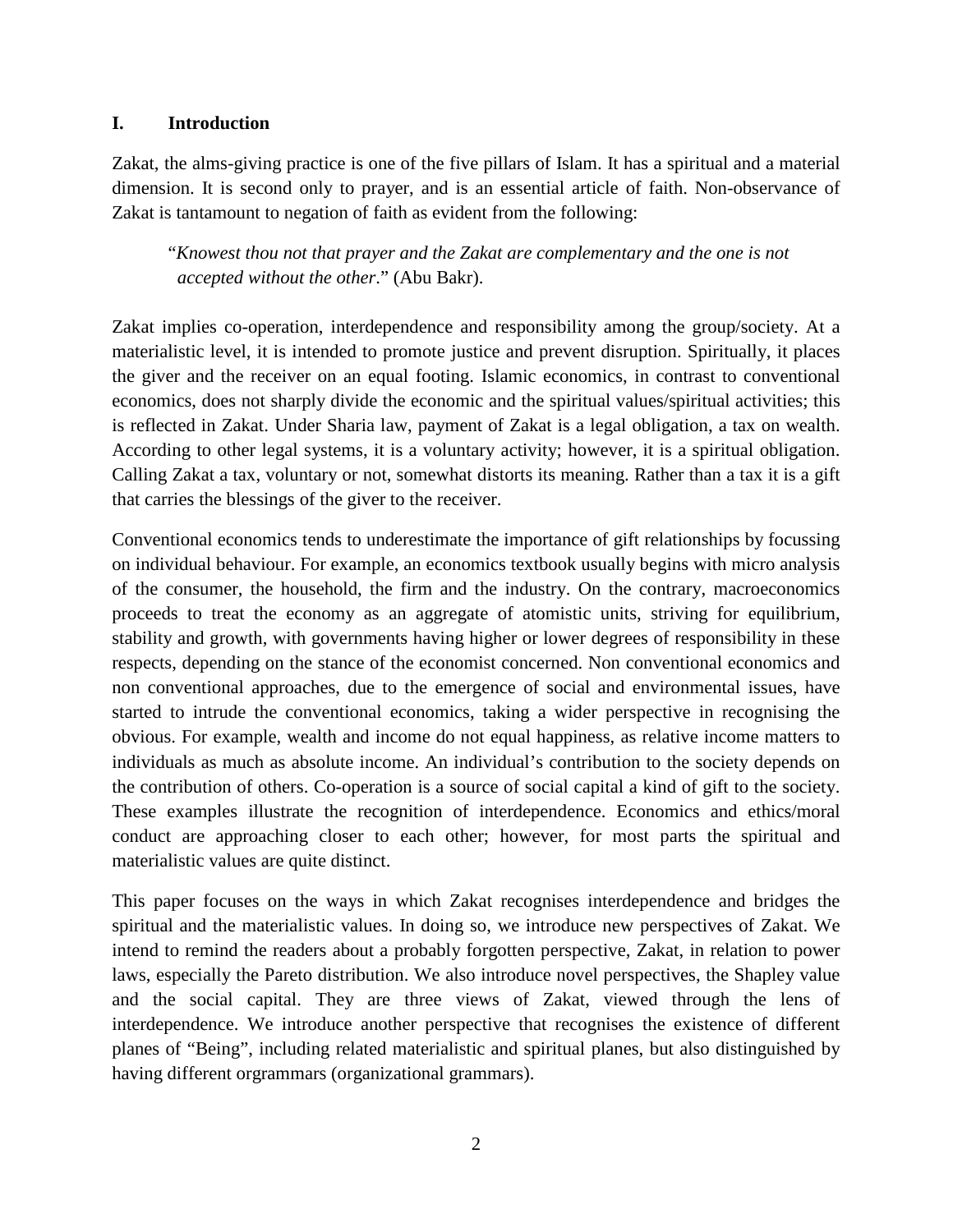In one sense Zakat is entirely pragmatic it applies to the materialistic world, which we characterize in a much similar way to Heidegger's notion of Dasein. Dasein is a technical term that Heidegger used to describe the manner of human existence. Immersed in the materialistic world of normal perception, non-thinking observers separate from it and are known as Descartes. The distinguishing feature of human existence in Dasein is the awareness of the inevitability of death and impermanence. Our first three perspectives relate primarily to Dasein.

As a Pillar of Islam, Zakat spans Dasein and the spiritual worlds, which are not acknowledged in Heidegger's scheme. The distributional function of Zakat i.e., ownership of wealth and entitlement to income are inter-wined with a spiritual and symbolic function of cleansing, *fana. Fana* is a technical term meaning annihilation of the self. The distinguishing feature of the two worlds is our fourth perspective. Different worlds have different orgrammars. In our terms the stages of *fana* refer to the transition from one orgrammar to another.

## **II. New Perspectives**

This section summarizes the relationship of Zakat with the perspectives of (i) social capital, (ii) Shapley values, (iii) power laws, and (iv) orgrammar, as illustrated in Figure 1.

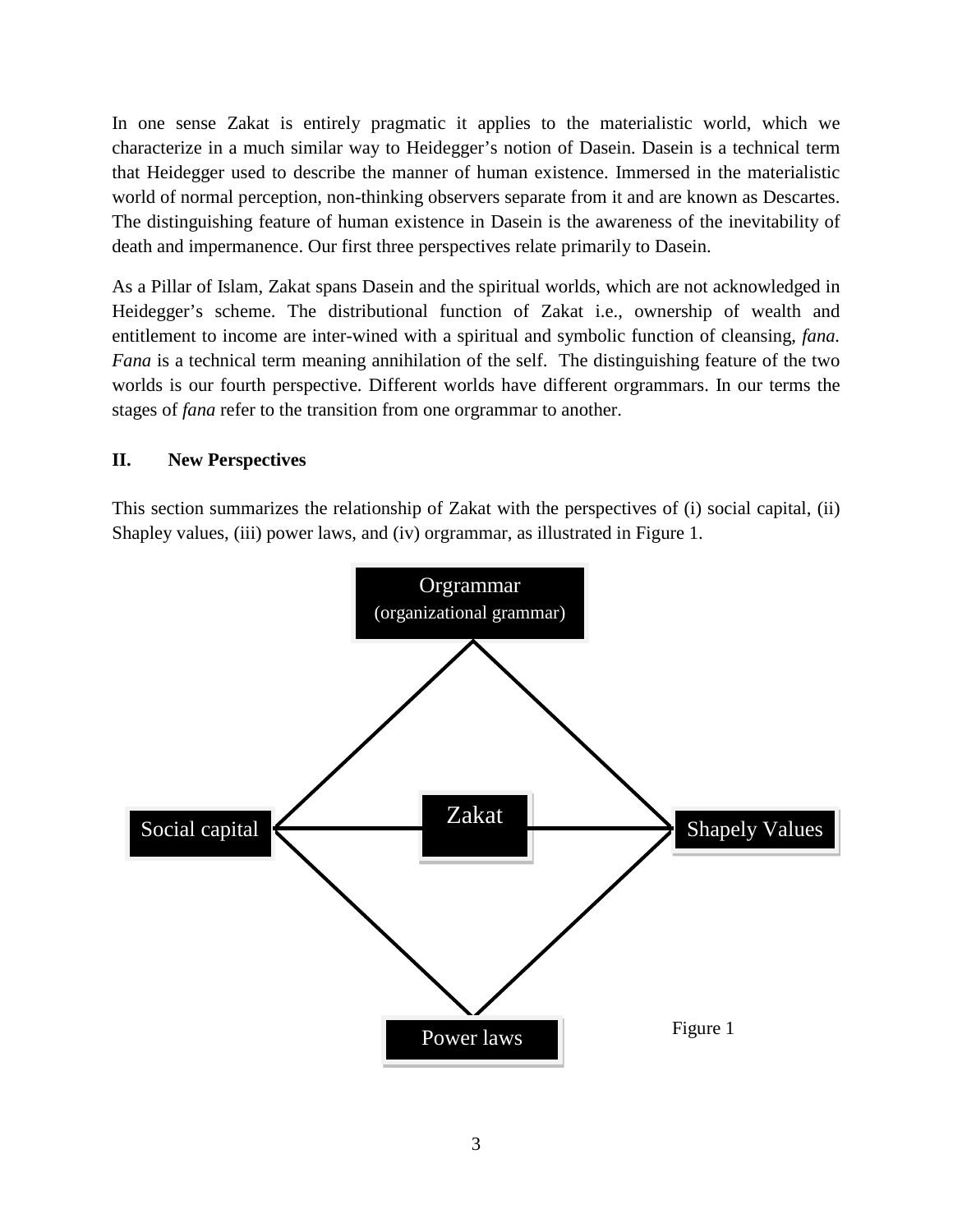## *(i) Zakat and social capital*

Social capital refers to trust and concern for one's associates and the willingness to live by the norms of one's community. Zakat serves as the source of trust, recognising interdependence of the community, benefiting the giver and the receiver. There are various types of capitals namely, physical, human and social capital. In the terminology of game theory, capital is a source that emanates the flow of payoffs, monetary objects and non–monetary objects that can be distributed in various ways. Zakat is a source of social capital having spiritual and material dimensions. Its purpose is to prevent the exploitation of society by alleviating poverty and inequality. The foundation of Zakat reflects (a) the understanding that wealth and income are merely leased to a person (trustee) by God and (b) the implication that spiritual and material values flow from it, reciprocally from the giver to the receiver. Differences in wealth and income are inevitable but severe differences and poverty can be disruptive and cause breakdown of societies. In such circumstances, religious and humanistic traditions acknowledge the necessity of almsgiving and generosity.

Stretching the notion of capital to other planes of Being (existence), Zakat intends to be a source of spiritual purification. Ibn Taymiyya (1328) states that;

"*The inner soul of the Zakat payer becomes better, and his wealth becomes cleansed."*[i](#page-16-0) *"Take Zakat from their wealth to purify and cleanse them."[ii](#page-16-1)* Al-Azhari says: "*It makes the poor grow too"*.

## *(ii) Zakat and Shapley values*

The Shapley value was proposed by Lloyd Shapley in 1950 as a concept for solution of cooperative games. Games are called co-operative if commitments, including formal rules, informal rules, traditions and agreements are binding. Co-operative games were pioneered by Neumann & Morgenstern (1944)*.* Solution concept means, if all members (or players) of a society (or game) receive payoffs according to their Shapley value, it exactly equals the total payoffs, i.e., the sum total of Shapley values equals the value (total payoffs) of the game.

The central idea of the Shapley value is that society is made up of teams or coalitions that create (or destroy) value. Any individual is a member of many coalitions or teams, such as families or organizations in which he/she works voluntarily or in paid employment, neighbourhoods or communities in which he/she lives, mosques, churches or charities that extend to entire societies and so on. The term coalition describes these diverse groups.

According to Shapley the contribution that an individual generally makes to a society is the (weighted) sum of the contributions (the differences) he/she makes to all the coalitions he/she is a member of. Shapely showed that all individual contributions, suitably weighted added up to the total value created by the society.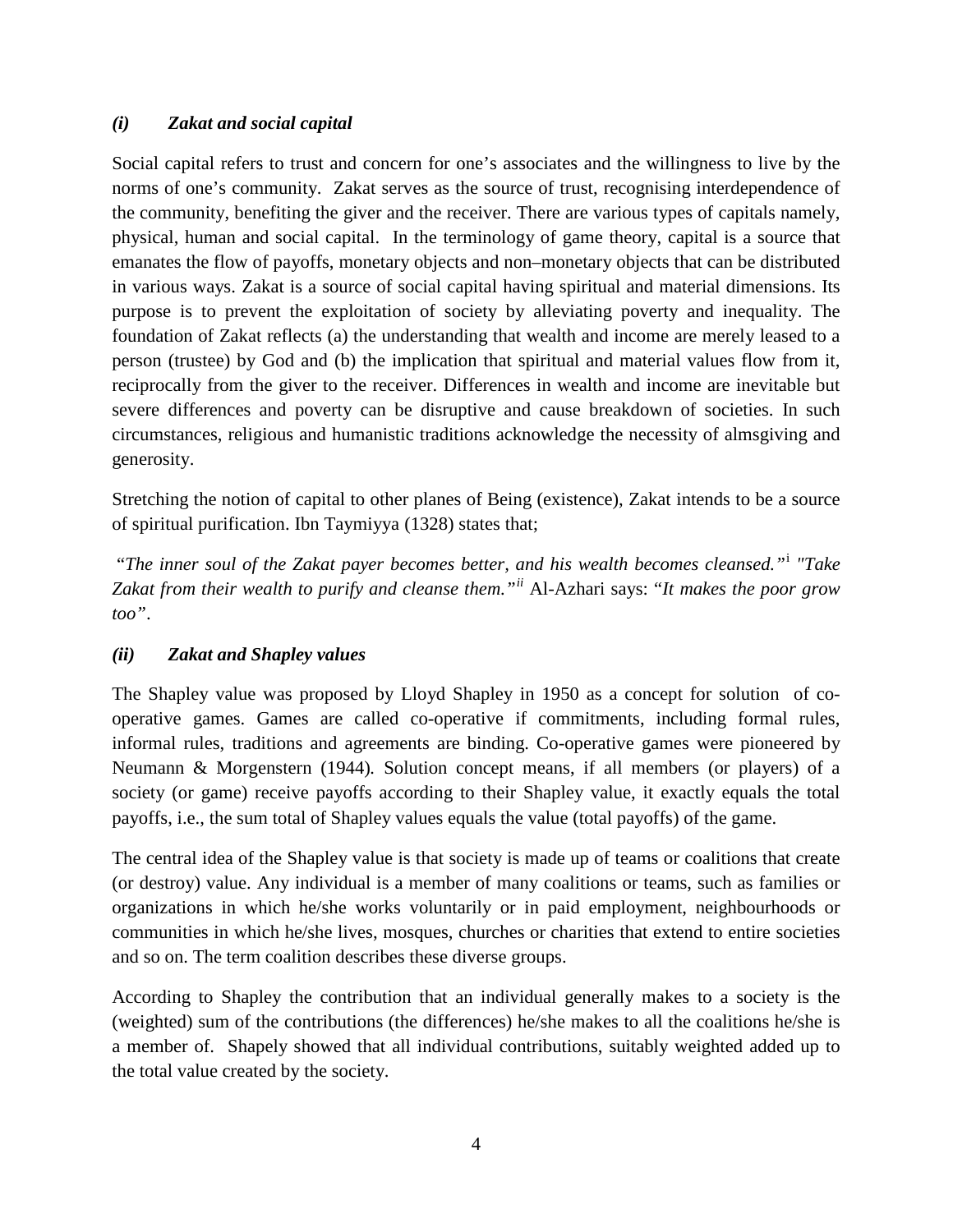The Shapley value illustrates the interdependence perspective of Zakat. Payoffs apply equally to both givers and receivers. They are formed by individuals who willingly cooperate in a society rather than atomistic individuals who act independently of one another. Zakat represents the recognition that society needs to be co-operative rather than individualistic. People co-operate in groups or societies to create value. The Shapley value illustrates that (c) gains from co-operation are the rationale for living in a society and (d) one person's contribution is dependent on another's contribution.

#### *(iii) Zakat and power laws*

Power laws describe the frequently observed characteristics of life. An inverse relation exists between the large and small events; large events are rare and small events are common. For example, (i) there are few large earthquakes and many small ones; (ii) a few words like *the*, *and*, *a, but,* are used often, whereas many others are used rarely; (iii) a small number of websites receive millions of billions of *hits* from internet users whereas many other websites receive a few *hits*; (iv) many firms have few employees, and few other firms have many employees, etc. The power law describes an inverse relationship between variables x and y mathematically as *y k*<sup> $\alpha$ </sup> where y is one variable (e.g., number of sites) x is another variable (e.g., number of hits) *k* is a constant  $\alpha$  the power law exponent, and  $\Box$  denotes an approximate relationship. In special cases of power laws such as Zipf's law the exponent  $\alpha$  1. Pareto distribution sometimes called the 80:20 rule is also a special case of inverse power law relation where  $\alpha$  is approximately 2 (varies between 1.5 and 3). We use the Pareto law in connection with income and wealth distribution, and Zakat because both formalise the inequality and are a benchmark of distribution. Power laws are fat tailed distributions; they illustrate a fact that though extreme events are rare they happen much more frequently than expected under a normal (Gaussian) distribution. Inequality and injustice can trigger disruptive events for example; the recent events in the Middle East had dominating effects because the underlying power laws were the fact of interdependence.

Zakat seen from the perspective of power laws, illustrates (e) the inevitability of inequality and injustice and (f) that extreme events, sometimes resulting from (d) are inevitable.

### *(iv) Zakat and Orgrammar*

Different planes/spheres of Being have their different orgrammars. The scriptures span different orgrammars, referring to laws that regulate or guide behaviour towards God, one another and purely spiritual experiences and insights. Zakat spans the material and the spiritual worlds. The most immediate orgrammars relate to the world of experience: the material world that includes business, political organizations and institutions, social institutions, communities, organizations and minds of people.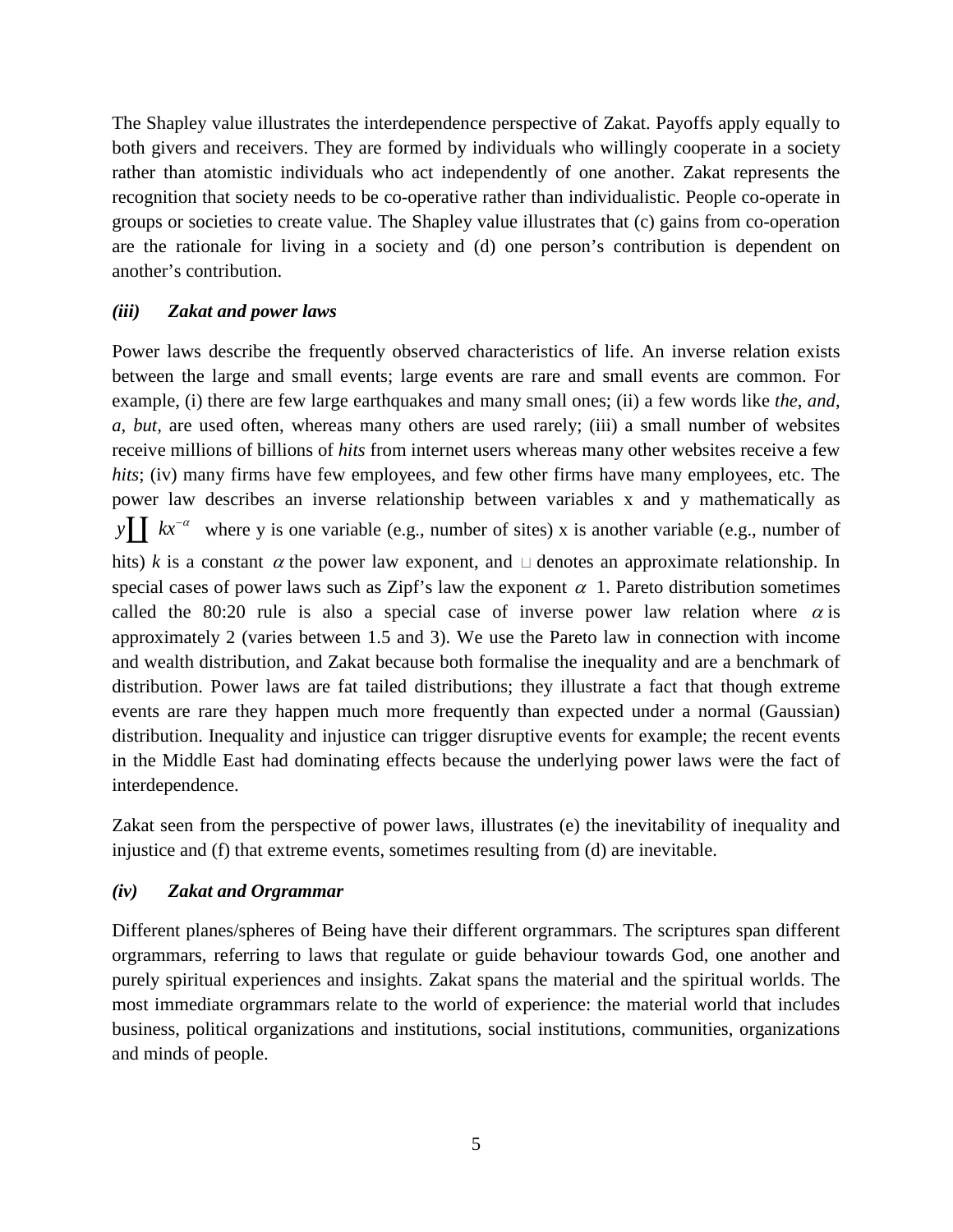Heidegger's concept of Dasein<sup>[iii](#page-16-2)</sup> describes the world of experience. The planes or spheres of Being extended beyond Dasein even though connected to Dasein are connected to each other<sup>[iv](#page-16-3)</sup>. The orgrammars exist in a hierarchy corresponding to different planes of Being with many, often overlapping orgrammars in each plane. We can assume orgrammars as having lateral/horizontal dimensions, indicating the fact that there are many alternative grammars pertaining to each sphere of Being. There are many spaces, relating to different planes or spheres of Being, each having a distinctive orgrammar. Thus spheres of Being and related orgrammars have a vertical dimension described metaphorically in various ways; the material world, the worlds of the soul, the spirit are some descriptions*.*

In spanning spiritual and material dimensions, Zakat spans the different planes of Being and their associated orgrammars or organizational grammars, similarly to the scriptures. Whilst grammar by Wittgenstein<sup>[v](#page-16-4)</sup> describes the rules for the use of words, Orgrammars is broadly described as organizing principles that introduce orders and enable us to make sense of the entire system on material or spiritual planes.

# **III. Context And Further Analysis**

All religions and mystical traditions seem to be divided into two related activities, practice (Muamalat) and spirituality (Ibadat). This is also the case with Zakat. This section throws more light on the perspectives of Zakat that were outlined in the previous section. The perspectives overlap, but for convenience we divided them into four groups as illustrated in Figure 1.

The first group relates to the power law perspective of reducing the socio-economic gap and social insurance. The second group relates to the Shapley value perspective of co-operation and justice. The third group relates to investment and social capital. The fourth group defines Zakat as a bridge between the spiritual and the material world and the idea of orgrammar.

## *(i) Zakat, the socio economic and social insurance; power laws*

Zakat aims for reducing the socio-economic differences by distributing wealth and income. '*Whatever booty Allah gives to his messengers from city dwellers belongs to Allah, the messengers, his near relatives, orphans, the poor and the travellers, so that it does not become something, which merely circulates among the rich and you.*<sup>'[vi](#page-16-5)</sup> This is the cornerstone of social insurance. Mutual social care in Islamic society extends to all branches of human life.

Like other religions, there are two categories of almsgiving in Islam: Zakat which is prescribed by law (corresponding to the tithe in Christianity) and voluntary gifts or Sadakat. Under Islam every believer is obligated as a religious duty to give one tenth of his annual revenues to support the poor.

The question raised here concerns how Zakat, as an obligation, relates to the power law distribution, and in particular how does it relate to the Pareto distribution. There are two aspects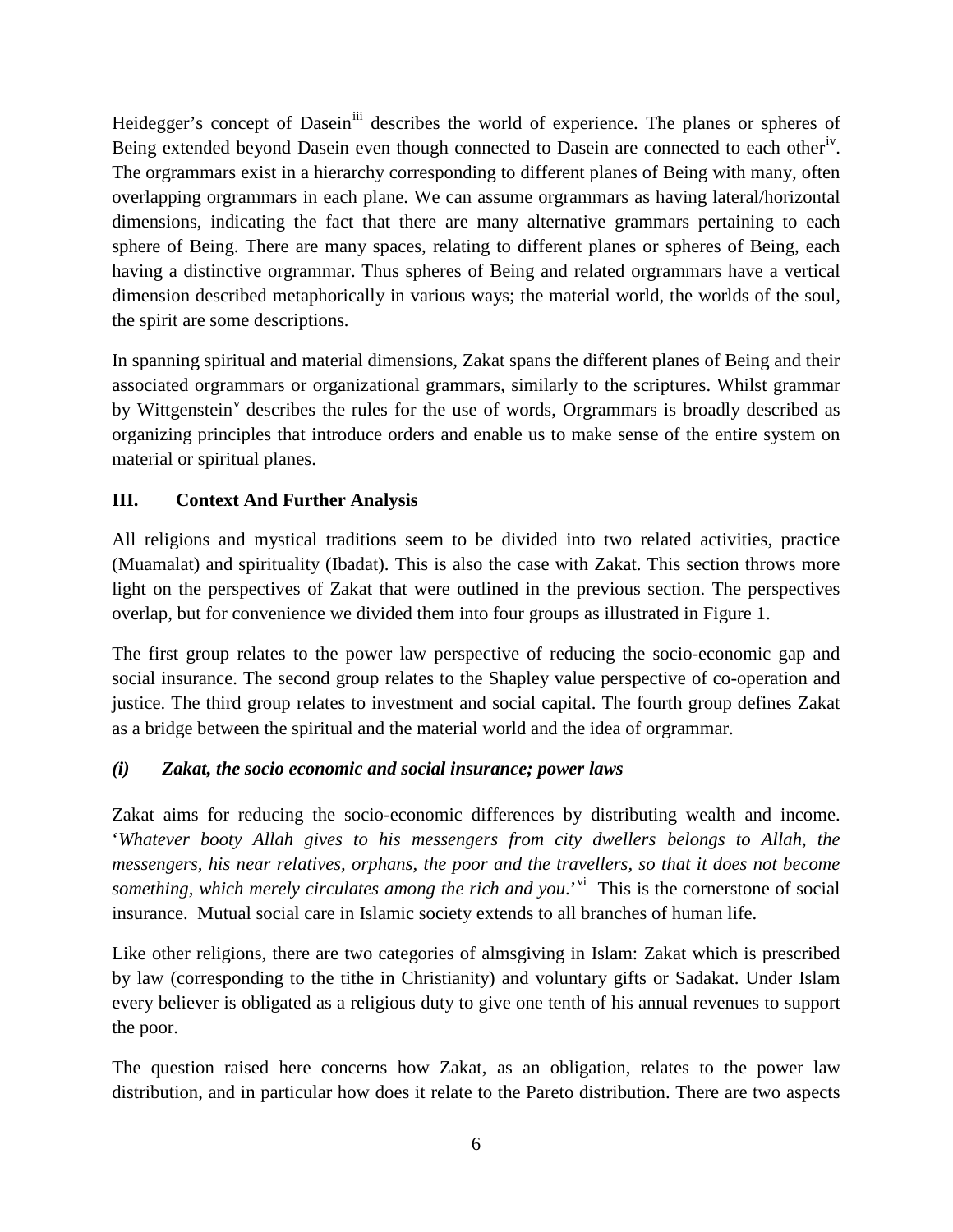of the question. The first relates to distribution itself and the second relates to the widely issue of how power laws seem to express surprising regularities in nature. Here the subject matter is economics and income distribution (the association of power laws with extreme events like social revolutions and transformation of entire societies, for the better or worse as for example, the current upheavals in the Middle East). Here we focus on the first aspect as it most closely relates Zakat with the Pareto distribution; wealth, income, poverty and Zakat.

In a sustainable community (a community that is not trapped in any famine or war), with stable or growing income or wealth, the sum of those incomes that exceed the agreed subsistence level must be greater or equal to the sum of those below it. Denoting the total number of people in a society as N (substituting N for k in inverse power law relation), we have

$$
y = Nx^{-\alpha}
$$

Figure 2: depicts the above equation.



Figure 2 shows the curve TSU, the density function, as income distribution among the population N. The distance between  $\frac{1}{2}$  N and N means that exactly half of the population is below subsistence income. The incomes of the poor are assumed to be distributed linearly (indicated by the straight line section SU). The other half are above subsistence level (indicated by the curved line section TS). Let the area A is assumed equal to area  $A^*$  on the graph i.e., area TMS= area SGU). If we assume area A as Zakat, for bringing the poor up to subsistence level income then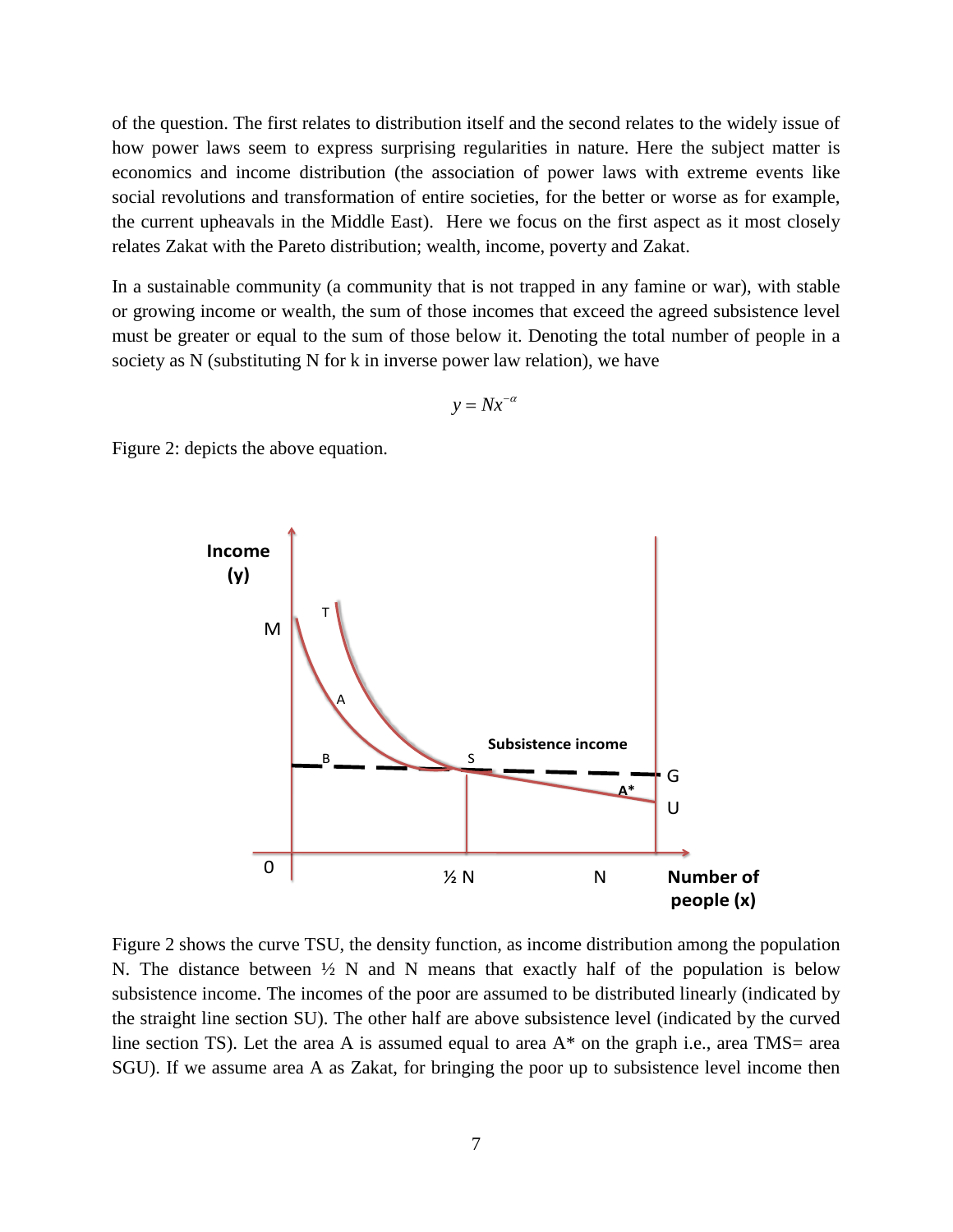the remaining area B (indicated by MBS) is the excess income of the upper income groups that can be used for the accumulation of capital and wealth in the future.

## *(ii) Zakat, co-operation and Shapley values*

A natural effect of the concept of universal brotherhood in principle is mutual co-operation and help. According to the Holy Prophet (saws):

"*Mankind is the family of God and the most beloved of them before him is one who is the best to his family….Be kind to those on earth and He who is in Heaven will be kind to you"[vii.](#page-16-6)*

As religion considers mankind as one family, all its members are alike in the eyes of God and before the law He has revealed. The criterion of worth according to the statements of the Holy Prophet (saws) is:

"*Certainly God looks not at your face nor your wealth: instead he looks at your heart and you*  deeds".<sup>[viii](#page-16-7)</sup> "*O mankind!* We created you from a male and a female and made you into nations *and tribes that you may know each other. Verily, the most honored of you before God is the most righteous of you; surely God is knowing, aware*"[ix.](#page-16-8) The Qur'an states, "*say O mankind! Surely I am a messenger of God to you all"*[x](#page-16-9) and the Holy Prophet (saws) said; "*I have been sent to all alike, the red or the black*"<sup>[xi](#page-16-10)</sup>.

Distributive justice within Islamic society does allow differences in earnings as long as they obey the differences between the values of the service one contributes to society as a whole. Justice does not necessitate everyone to be regarded equally, irrespective of his contribution to society but in an interdependent society one's contribution is often dependent on the contribution of others. This is implied by the Shapley value which differs fundamentally from the conventional economic lens through which distribution is viewed.

## *a) Marginal Productivity Theory*

The analysis of factor payment (for e.g. wages) through marginal productivity is determined by the worker's marginal revenue product; the contribution he/she makes to the value of the firm through his/her sole effort. Other factors like capital, determine the position of the marginal revenue product curve and the profit maximizing firms attempt to equate the marginal revenue product with the wage rate. This, together with the supply of labour determines employment. Not focusing on other aspects of the model (for e.g. the degree of monopoly whether firms maximize or not), the Shapley value tells a different story.

According to the Shapley value story society is made up of activities and social groups or coalitions. If there are N numbers of activities in a society there are  $2^N$  coalitions that any individual can be a member of. The Shapley value then considers the marginal contribution, i.e., the difference that an individual makes to the value of a coalition by being a member of it. The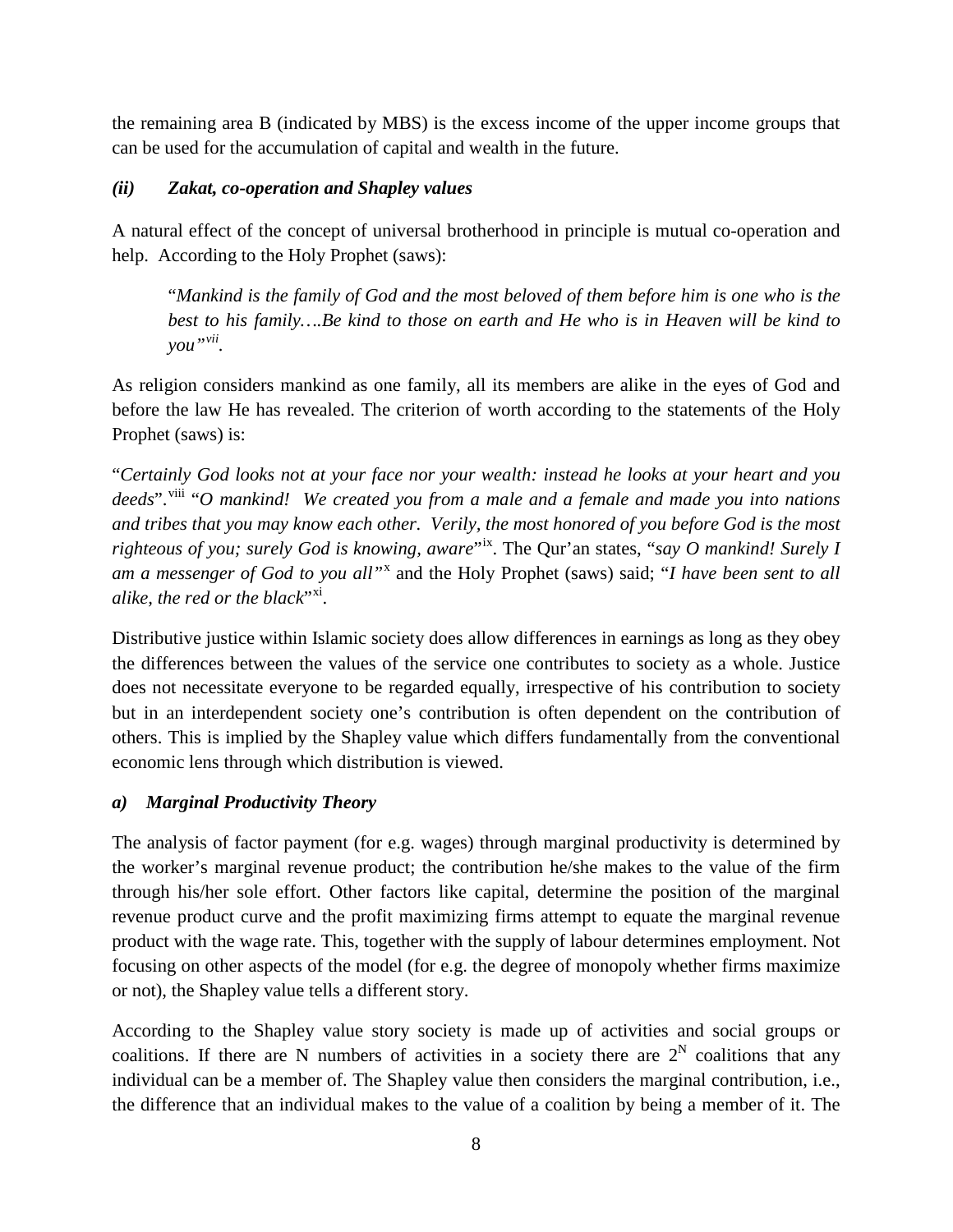Shapley value is the weighted average of those marginal contributions. If we suppose every coalition to be likely equal, then the weights are given as the probability of that coalition  $occuring.<sup>1</sup>$  $occuring.<sup>1</sup>$  $occuring.<sup>1</sup>$ 

#### *(iii) Zakat commercial investment and social capita*

Most Muslim countries are characterized by a low per capita income; an unduly large subsistence sector, high population pressure, low agricultural productivity, exploitation of resources, a high rate of unemployment, scarcity of skills and weak institutional and physical infrastructure. Hence, innovative approaches need to be explored for finance and investment. Kawachi et al. (1999) relate social capital to mortality rates and inequality. They also suggest that the large gap between the rich and the poor leads to a breakdown in social cohesion and the homicide rate.

The Shapley approach looks at Zakat from the distributional point of view. Let us take an alternative perspective implicit in the Quran of seeing Zakat as bestowing benefits on both the giver and the receiver. In that case, instead of seeing excess income (area A) compensating for the deficient income (area  $A^*$ ), we should add the two areas  $(A + A^*)$ , bestowing payoffs on givers and receivers reciprocally. Also the two areas constitute a flow of payoffs emanating from a source, social capital.

Zakat sets out rules for the distribution of payoffs from money/wealth. This is perhaps the least important aspect of Zakat. In a perfect system equitable distribution can be decentralised without the need to incur the costs of state intervention and welfare it would be achieved voluntarily. Human nature rarely conforms to such an ideal but the existence of Zakat plus a degree of voluntarism goes a considerable way in reducing the costs of creating greater fairness an important function of social capital. Failures of global capitalism, especially those emanating from the financial sector are endemic. Governments and international institutions, like the World Bank and International Monetary Fund are not solely accountable to correct all market failures<sup>[2](#page-8-0)</sup>. Social capital is a schema that underlies the development of business systems including their norms and behavior. Without it, market systems cannot flourish because transaction costs would

In the equation  $\varphi_s$  denotes the Shapley value of individual s. S is the size of the coalition in questions (S = 1, 2…K.)

 $B_{K/s}$  denotes the value of the coalition when individual s is part of it.  $B_K$  denotes the value of the coalition without individual s. So the last term expressed what the individual adds to a particular coalition; the first term after the equality sign denotes the probability of the coalition occurring if all coalitions are equally likely. The exclamation mark! denotes K factorial and so on. If K for example is  $4(4! = 4x3x2x1)$ . So K =4 and S =3, the first expression

<span id="page-8-1"></span>after the equality sign (the weight) is.  $\frac{3!(4-3-1)!}{1!} = \frac{3!(0)!}{1!} = \frac{3!1!}{1!} = \frac{1}{1!}$ 4! 4! 4! 4  $\frac{(-3-1)!}{-3!} = \frac{3!(0)!}{...} = \frac{3!1!}{...} = \frac{1}{...}$  i.e. there is only one way in which a

 $\overline{a}$ 

<sup>&</sup>lt;sup>1</sup> The Shapley value of an activity s (s = 1, 2 ...K) is  $\varphi_s = \sum_{S \subseteq K-s} \frac{S!(K-S-1)!}{K!} [B_{K/s} - B_K]$  $\frac{S!(K-S-1)!}{K!} [B_{K/s}-B]$  $\varphi_s = \sum_{S \subseteq K - s} \frac{S!(K - S - 1)!}{K!} [B_{K/s} - B_K]$ 

fourth person can be marginal to a coalition of three if there are only four persons to start with.  $S = 1, 2, 3$ ) we would have a complete set of weights.

<span id="page-8-0"></span><sup>2</sup> Brenner (2002), Stiglitz and Soros (2003).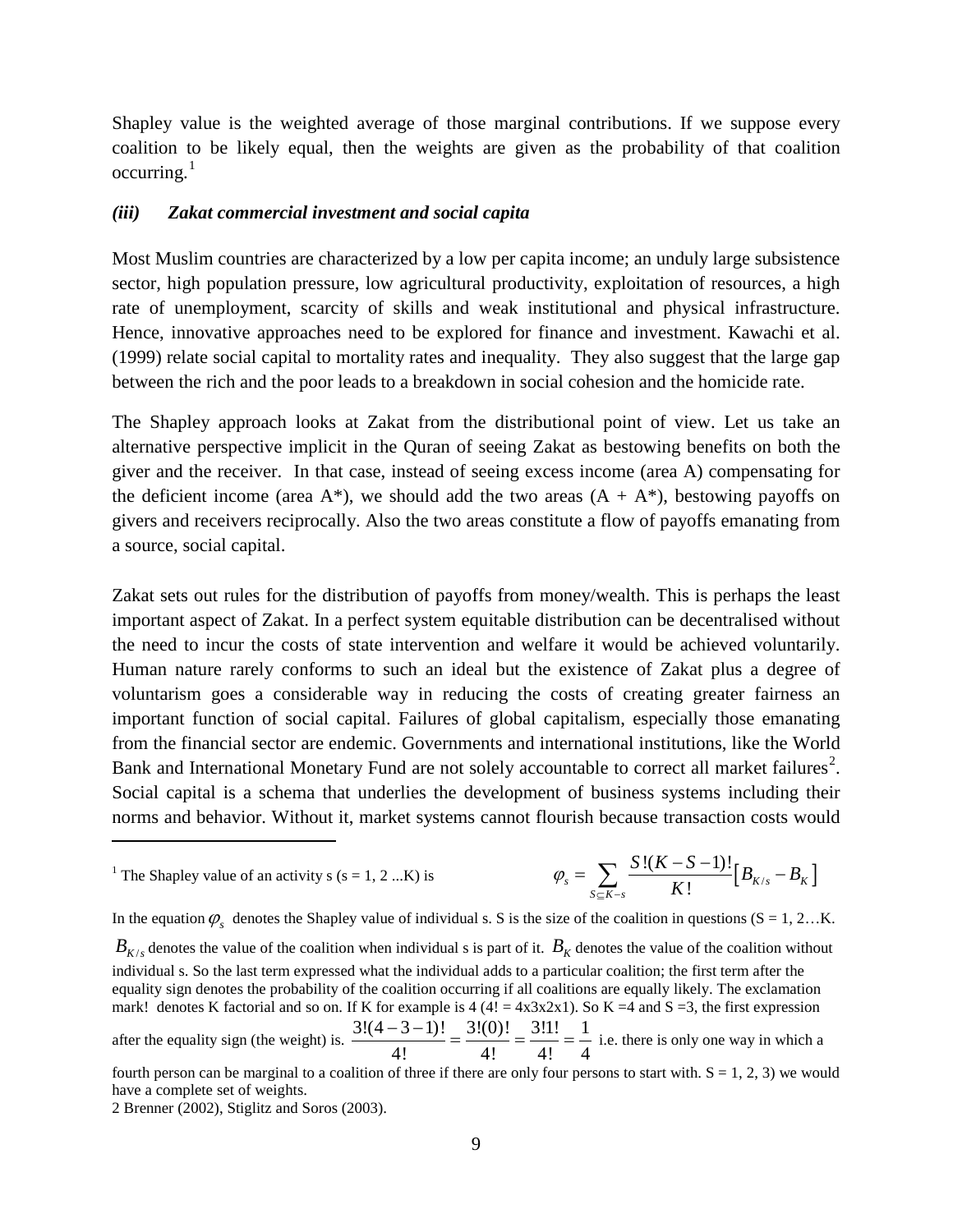soar in the absence of rudimentary trust. In the global sphere social capital is relatively underdeveloped but the sense of international responsibility is growing.

Coleman (1998) suggests that the most useful relationships between individuals act as a form of social insurance; they provide communication, information networks, create the norms and sanctions that facilitate social action. He distinguishes three relationships: (a) obligations, expectations and trustworthiness expressed in structures and norms, (b) effective sanctions and (c) information channels.[3](#page-8-1) The first two correspond quite closely to the understanding of Zakat in Islam.

Putnam (1993) says that norms and trust are the source of social capital in which people learn to do the right thing from the society's point of view; developing a sense of shared destiny. There can also be an emotional element of social capital: commitment to a cause and caring for others are also sources of payoffs, both monetary and non monetary. Social capital and Zakat are sources of flow of payoffs, material, emotional and spiritual that benefits the body and soul. Ibn Taymiyya (1328) quotes from the Qur'an;

# *"Take zakat from their wealth to purify and cleanse them"*. [4](#page-9-0)

Returning to an interpretation of Zakat, as money adds to a potential source of investable funds, area A in figure 2 is assumed to exceeds  $A^*$  (MTS  $>$  SGU). Proposals to channelize Zakat funds into long-term investments, in order to accelerate the pace of development in Muslim countries, break the fresh ground of Zakat utilization strategy. This consideration is especially relevant for the annual dispensation of Zakat; beneficiaries receive sufficient Zakat to cover their expenses for the entire year. Although Zakat is received annually, expenditures carry on throughout the year, meaning that money can be left idle.

Till now, lawmakers hesitate to permit investment of Zakat funds not because there is anything in the Qur'an which explicitly or implicitly precludes such investment but because of the fear of loss. They do not facilitate fulfilling the immediate consumption needs of the poor. *Is it permissible to invest Zakat funds*? Accumulated Zakat funds can lie unused. The crucial principle of self help also exists here, and we should therefore remember that the Holy Prophet encourages a needy person to buy an axe to cut wood instead of just helping him to meet his immediate requirements<sup>[5](#page-9-1)</sup>. Keeping idle funds is in violation of the Sharia, which is against hoarding, and in favour of a wide circulation for funds. Zakat inflows from its donors and outflows to its beneficiaries.

 $\overline{a}$ 

<sup>3</sup> Gintis and Bowles (2000) emphasize punishment, in their definition of social capital as referring to it as 'trust concern for one's associates and willingness to live by the norms of one's community and to punish those who do not'.

<span id="page-9-0"></span> $^{4}$  The holy Qur'an 9:103.<br> $^{5}$  Chapra, Umer

<span id="page-9-1"></span>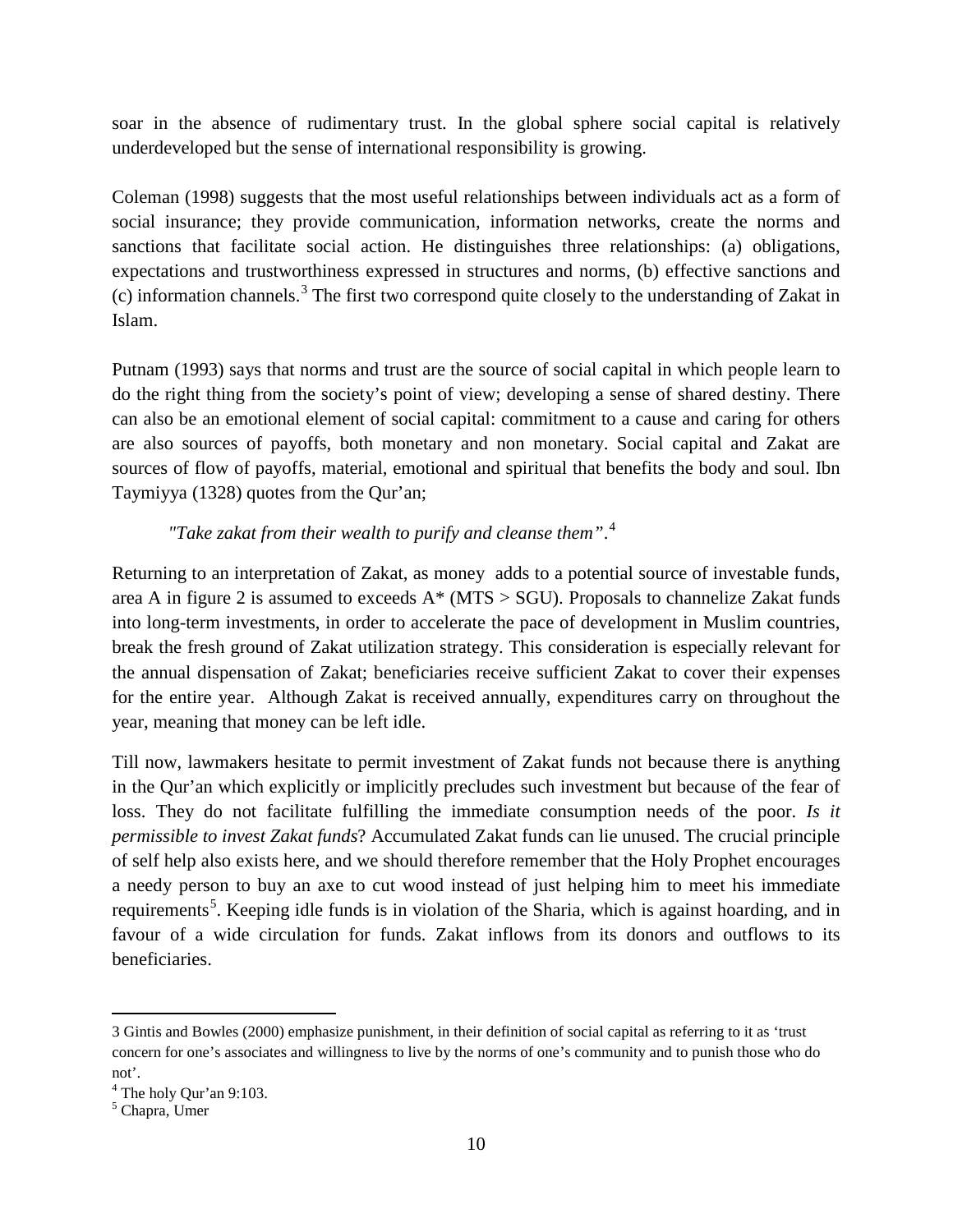In a Haddith<sup> $6$ </sup> the Prophet urged those who were responsible for managing the wealth of orphans to invest that wealth in profitable ventures so that it would not suffer gradual erosion due to the Zakat on it. A Zakat fund has a similar status for those orphans' wealth, because in both cases the managers of the properties are mere trustees of the stipulated beneficiaries.

## **IV. Orgrammar and Zakat: Bridging the Material and the Spiritual Worlds**

Zakat bridges the spiritual and the material realms or planes of Being. Planes of Being are distinguished by having different orgrammars. We can think of orgrammars as having lateral or horizontal dimensions, indicating that there are many alternative grammars pertaining to each sphere of Being. The process of deconstruction might be described as that of unveiling or discovering alternative grammars in Dasein.

## *a) Zakat in Dasein*

First, we focus on the plane of *Being* that people insist upon calling the real world; loosely speaking the real world is the world we are a part of in everyday experience which Heidegger called Dasein. The dominant orgrammar conditions the way the real world or plane of *Being*  (Dasein) behaves and conditions the way it is perceived along with the criteria on which it is evaluated. The dimensions of orgrammar are formed by (a) formal or informal (b) social or personal (c) internal or external set of rules operating on *society and on* organizations and determining their state*.* We add two further dimensions which relate directly to perceptions (d) conscious/unconscious. The space occupied by orgrammar even when we limit discussion to Dasein has a very high perhaps infinite dimension<sup>[7](#page-10-0)</sup>.



## *Figure 3: Orgrammar*

 $<sup>6</sup>$  See end note 10</sup>

<span id="page-10-0"></span><sup>&</sup>lt;sup>7</sup> Even figure 2, limited as it is, there are 4072,  $(2^{10})$  possible groupings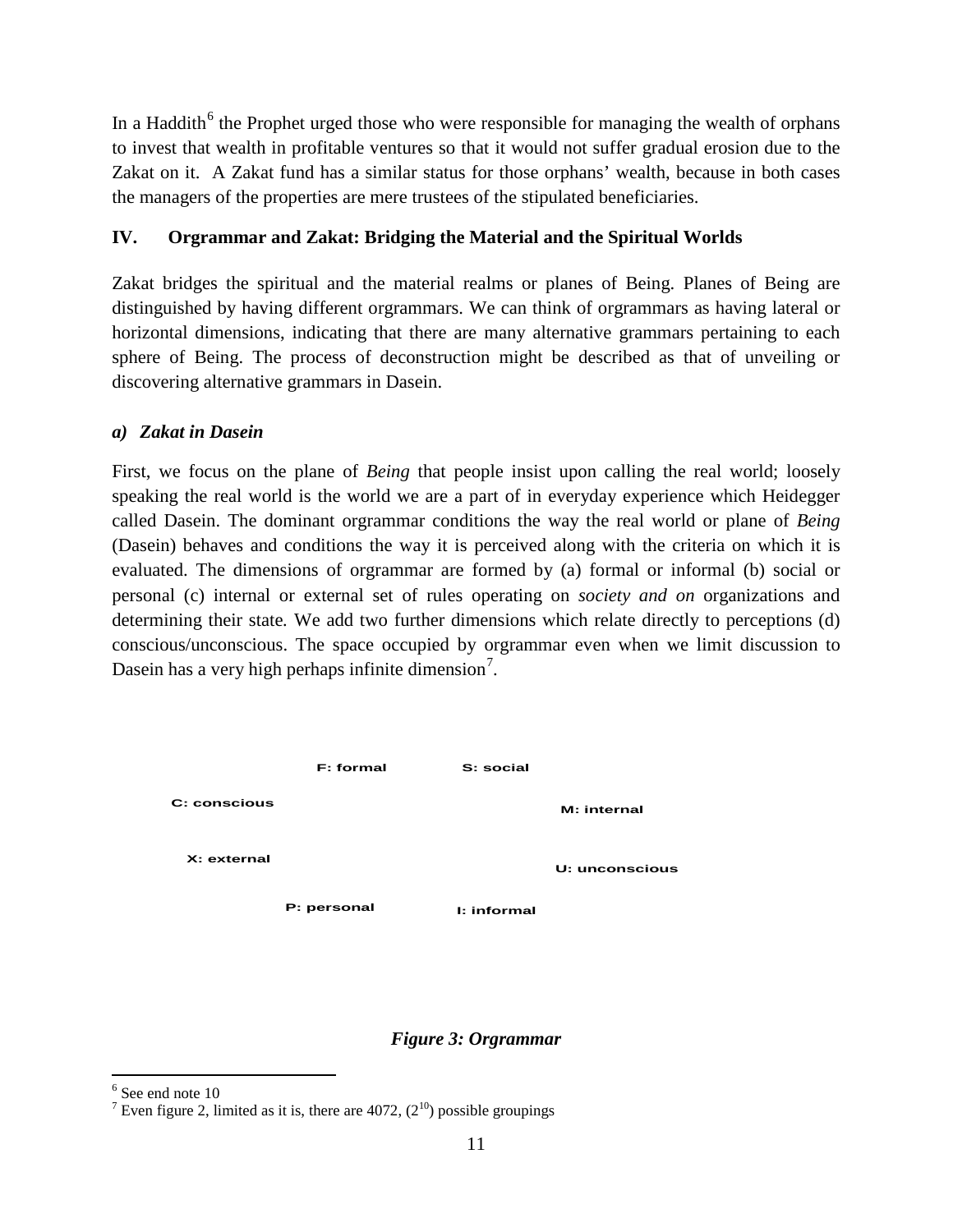|  |  | Table 1: Dasein's orgrammar categorizes |  |
|--|--|-----------------------------------------|--|
|--|--|-----------------------------------------|--|

| <b>FSX</b> | Formal<br><b>Social</b><br><b>External</b>            | Outside: societal, codified, written: laws, regulations, treaties, contracts, rituals,<br>traditions, constitutions.                                                                                                  |  |
|------------|-------------------------------------------------------|-----------------------------------------------------------------------------------------------------------------------------------------------------------------------------------------------------------------------|--|
| <b>FSM</b> | Formal<br>Social<br><b>Internal</b>                   | Inside: codified, written: formal organizational routines, architectures, structures,<br>systems, hierarchies, contracts within.                                                                                      |  |
| <b>FPX</b> | Formal<br><b>Personal</b><br><b>External</b>          | Outside: codified, certified, accredited: formal education, shared paradigms and<br>ways of thinking, qualifications.                                                                                                 |  |
| <b>FPM</b> | Formal<br><b>Personal</b><br><b>Internal</b>          | Inside: individual education and experience, certified, codified, corporate: specific<br>education, accredited skills, training and knowledge.                                                                        |  |
| ISX        | <b>Informal</b><br><b>Social</b><br><b>External</b>   | Outside: societal, group; informal (unwritten) customs, conventions, mores, morals,<br>cultures, codes.                                                                                                               |  |
| I S M      | <b>Informal</b><br><b>Social</b><br><b>Internal</b>   | Inside; societal group norms: shared values; corporate culture, customs, traditions,<br>mores, codes.                                                                                                                 |  |
| I P X      | <b>Informal</b><br>Personal<br><b>External</b>        | Outside: individual, un-codified: personal history and values, behaviour, patterns,<br>learned paradigms, mental maps, models, conditioning, habits of thought.                                                       |  |
| I P M      | <b>Informal</b><br><b>Personal</b><br><b>Internal</b> | Inside: As (IPX) individual behaviour patterns and mindsets, personal paradigms<br>and schema for assessing the world, and solving problems; learned within the<br>organization or the personal legacy of brought in. |  |

Table 1: categorizes *the* orgrammar of Dasein, according to figure 3. The categories through FSX to IFM are neither distinct nor exhaustive.

The principles of Zakat span the spiritual worlds, which we have designated as Dasein and the material worlds. The scriptures span orgrammars across many planes of Being. Zakat as part of Islamic scripture illustrates the bridging of orgrammars. The principles underlying Zakat in respect of the plane or sphere of Dasein are: (i) *economic justice and basic principles of taxation*  (ii) *ease of collection (iii) convenience and predictability of payments.*

# *(i) Economic justice*

The concept of brotherhood implies equal treatment in society and before the law. The Qur'an urges Muslims *'Not to withhold things that are due to others' [xii](#page-16-11).* This implies that every individual must get what is due to him, but at the same time he should not deprive others of their share. This warning against injustice and exploitation was designed to protect the rights of all individuals in the society, regardless of whether they are consumers, producers, or distributors and to promote the general welfare. The Qur'an states in Al-Baqara: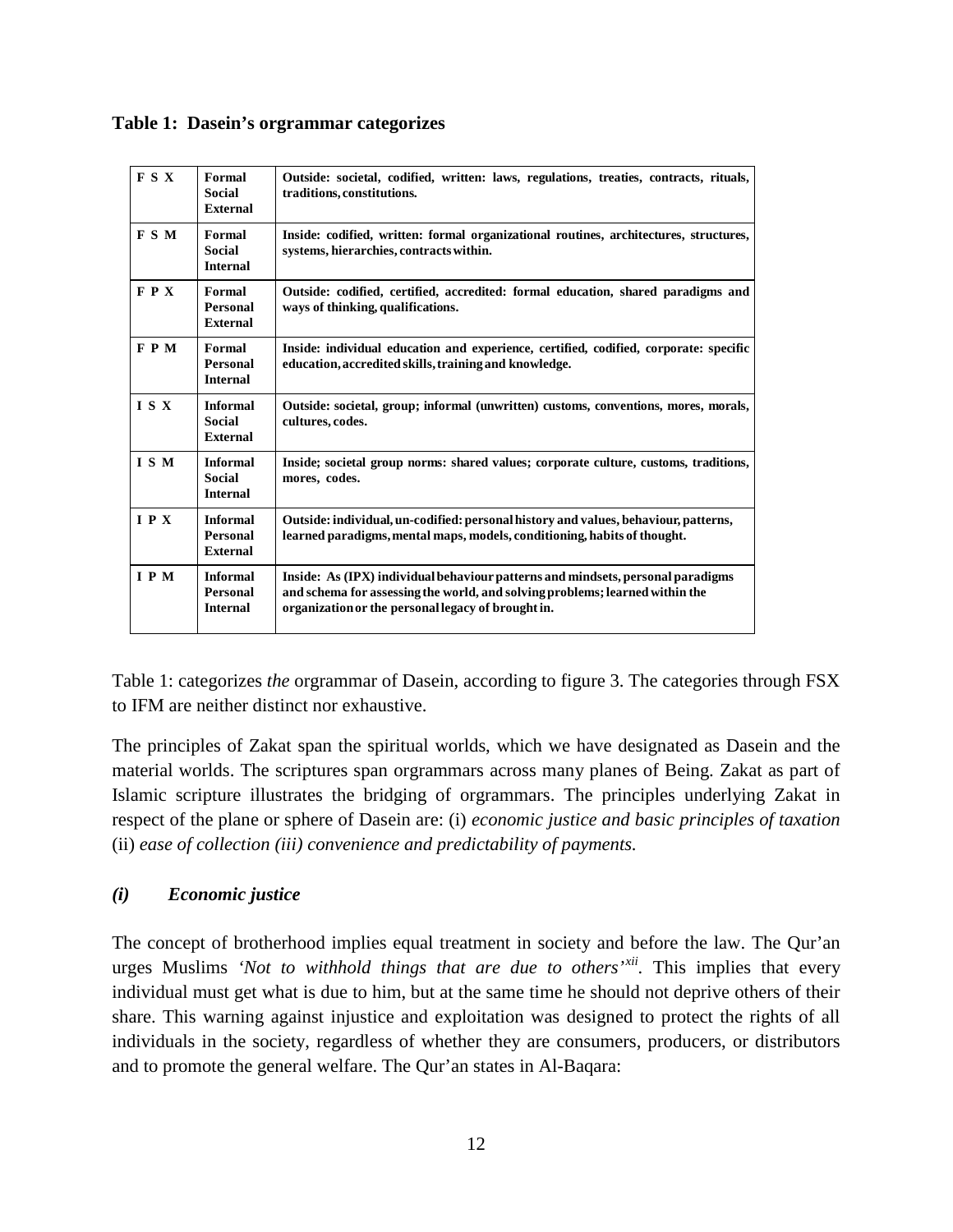*"And be constant in prayer, and render the purifying dues; for, whatever good deed you send ahead for your own selves, you shall find it with God: behold, God sees all that you do".* 

Islam's commitment to brotherhood, economic justice, gross inequalities of income and wealth are contradictory to its spirit. They destroy rather than fostering the feelings of brotherhood. The redistribution programme in Islam has three parts: (i) the teachings imply the rendering of assistance, by those who are working, in finding gainful employment; (ii) it emphasizes the payment of Zakat for redistribution of income from the rich to the poor, who because of personal disability handicaps or any other external conditions, are unable to attain a respectable standard of living by their own efforts. In the words of the Quran: '*wealth does not circulate only among your rich*<sup>, [xiii](#page-16-12)</sup> (iii) the estate of a deceased person is divided in accordance with a given formula, among a number of individuals in order to intensify and accelerate the distribution of wealth in society.

## *(ii) Ease of collection*

According to the principle of economy in taxation collection costs must be kept at a minimum. These costs include what the state pays such as collectors' salaries and administrative and transportation costs. Zakat in principle must be spent in the same locality in which it is collected to economize transportation costs. Zakat officers occasionally return with no residual funds since they distribute all proceeds in the same area from where they had collected it.

## *(iii) Convenience and predictability of payments*

Stability of the taxation system like stability of business law helps to build confidence and prosperity. The basics of Zakat are fixed: knowing them is obligatory for every Muslim. Convenience according to Smith (1976) means that the tax and its collection procedures must be made convenient to tax payers so that they give the tax with pleasure and satisfaction or at least without doubt or inconvenience. The Holy Prophet's instructions command taking Zakat out of the average quality of Zakatable assets and not the best of them. In his instructions to Mu'adh he says: '*Avoid the best of their wealth*'. The Holy Prophet instructs the estimators of Zakat on agriculture to be moderate and to estimate on the lower side. He even orders them to make allowances for errors and for the fruits used for family and charity. Zakat payment may be deferred if necessary, whether for individual or general reasons, like Umar's delay of Zakat in the year of the general famine.

## *b) Spiritual dimensions*

The Freudian conscious, unconscious, plus the Jungian collective unconscious; as described in the Bardo Thodol (below) is a vertical dimension of the spheres of Being and related orgrammars. Alternatively spheres of Being, may be distinguished by simply saying that ethics and norms occupy a different space from factual descriptions or the world $x<sup>iv</sup>$ .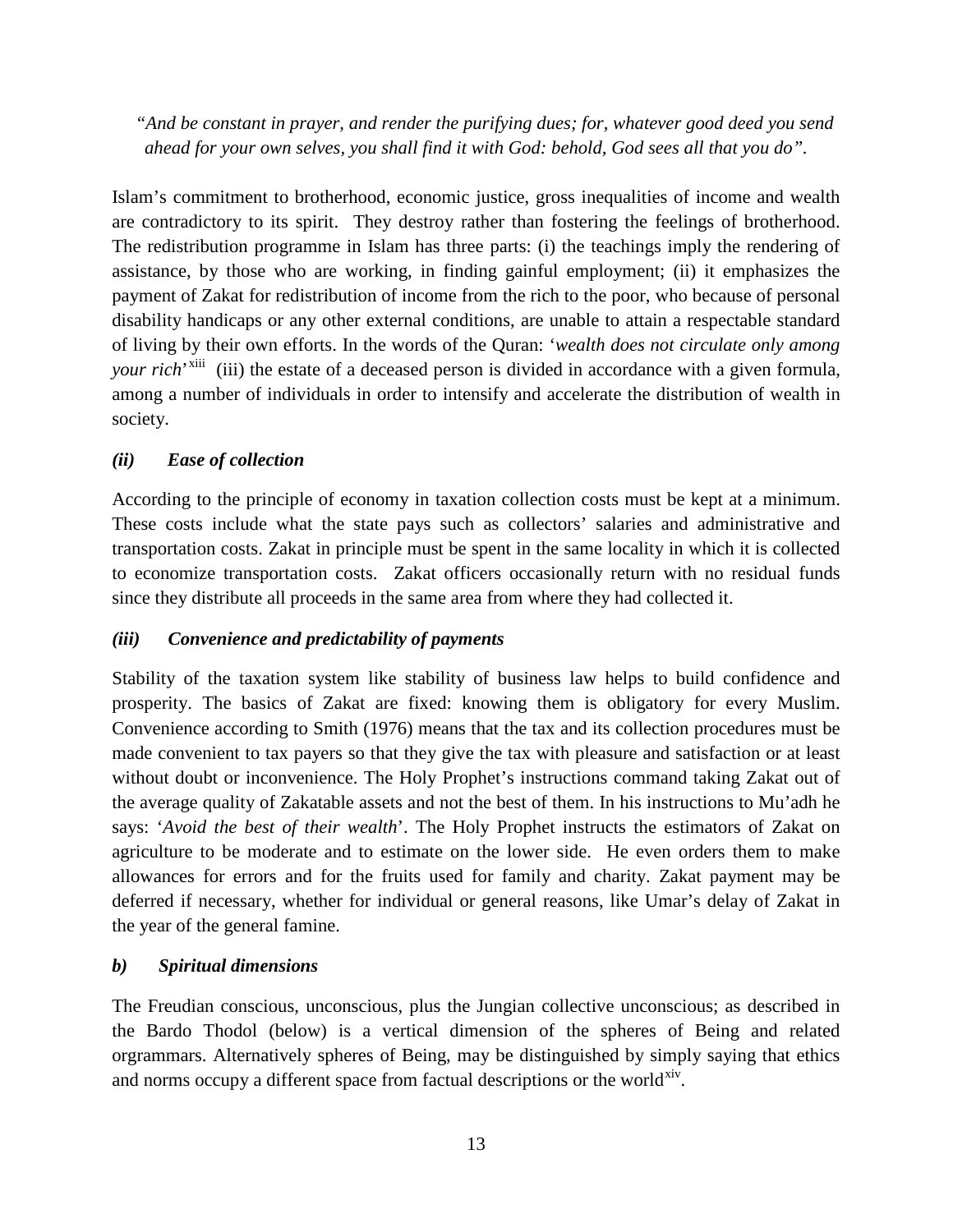In figure 4 the horizontal and vertical dimensions of orgrammar are collapsed into two dimensions: perhaps from the infinite alternative grammars **gi**, 5 orgrammars are illustrated. The set of all orgrammars is denoted as G. Individual orgrammars have elements in common; for example  $g_5$  has overlapping characteristics with  $g_2$ . Perhaps all orgrammars have some characteristics in common, as illustrated by the intersection  $( \bigcap_i g_i)$  of the 5 orgrammars. The 5 grammars, illustrated, do have distinctive features, (indicated by  $g_1, g_2, ..., g_5$ ). The relationship between grammars signifies (family) resemblance rather than distinctiveness (disjointedness).



Figure 4: dimensions of orgrammar

#### **V. Concluding Remarks**

In the preceding sections we have limited many possible perspectives of Zakat only to four. We chose a power law perspective because the Pareto distribution, a special case of power laws, summarizes empirical distributions of wealth and income between the nations and within them. We also chose it because power laws specifically incorporate the possibility of positive feedbacks, or as they are more commonly known, domino effects; the possibility of extreme events spreading like viruses, often form small beginnings, to engulf states and governments in turmoil, either for better or worse conditions*.* Extreme events, revolutions, tsunamis, financial crises, and terrorism no longer seem as remote, as they are imagined under conventional thinking of normal distribution

We chose the Shapley value perspective because not only it illustrates the independence of one person's contribution upon that of others (in different occupations, different states and from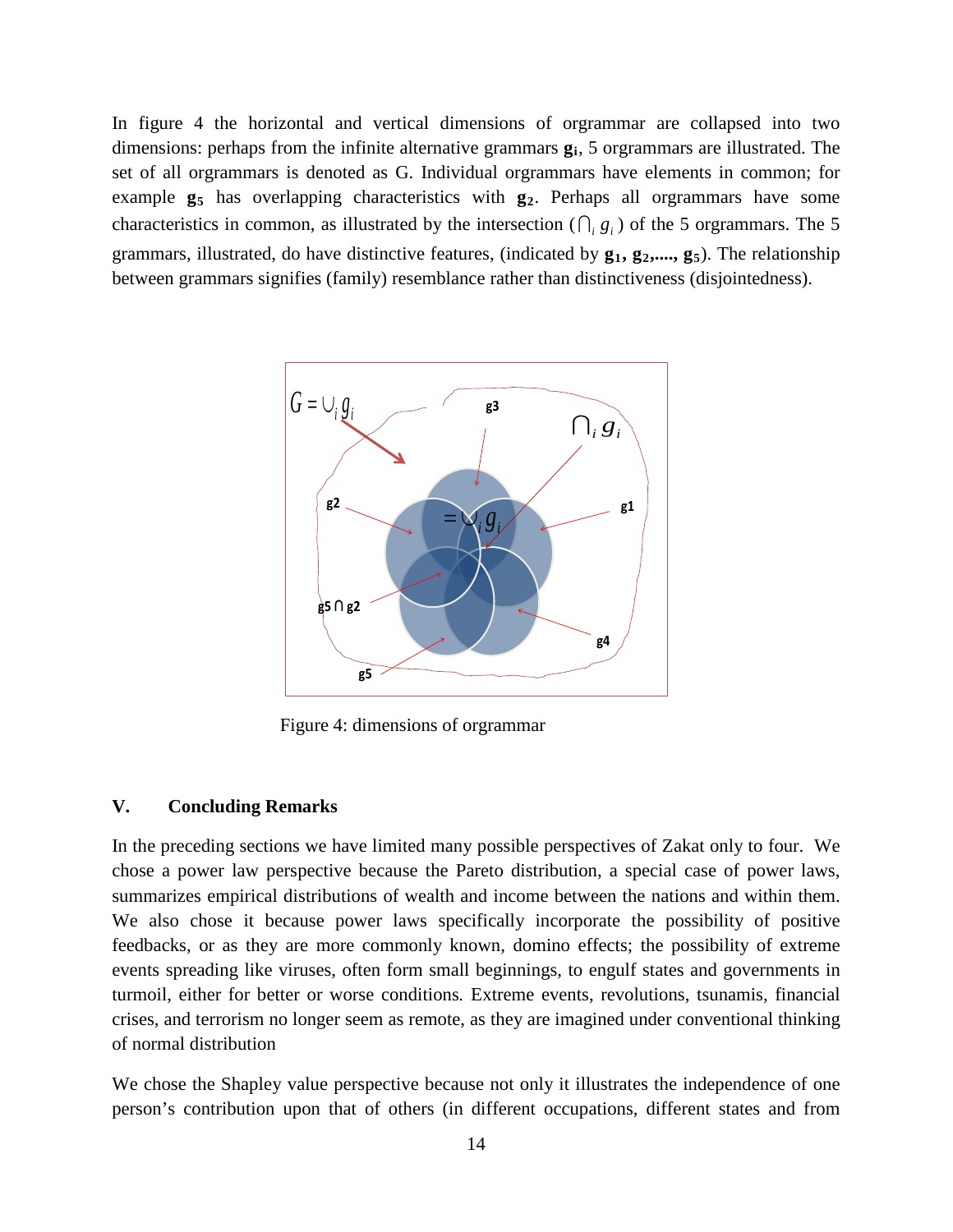different social classes), but also illustrates the observation that justice requires that we recognise interdependent contributions explicitly by addressing questions of inequality, injustice and poverty.

The case for considering institutionalized almsgiving as a form of social capital is inescapable. The social capital aspect of Zakat is also tied with two of our previous perspectives; giving redistributes wealth and income, and doing so dilutes inequality, injustice and poverty which partly are sources of extremism. Further, increase of social capital depends on the kinds of investment in co-operation and reward systems, implied by the Shapley interpretation of contributions to society.

Considering the fourth perspective we should be very cautious while speaking about the spiritual capital; doing so would be to interpret the spirituality in the orgrammar of Dasein: the opportunistic and greedy version of Dasein that pervades a much corporate behaviour and is rationalised in universities across the world especially in business schools.

The orgrammar perspective eludes many commentators on religion, who insist on interpreting the mystery of the scriptures from a narrow positive viewpoint to a pseudo-scientific viewpoint; *pseudo scientific* because developments in many sciences reveal the existence of mystery: knowledge as a kind of infinite cave that can and should be explored without end, and always remains endless.

Seeing Islamic and Western traditions as opposite poles is like ignoring their co-evolutionary past. The influence of Islam on the West founded on trade was in fact strengthened by the crusades. The two societies were influenced by co-migration. European notions of Chivalry, Courtly Love and Romanticism had emanated from Islam in the twelfth century. Dante's poetry also drew deeply from the Qur'an. Islamic states have been influenced by Western economics and politics through imperialism; the discovery of oil and natural resources in the Middle East and North Africa. Europe has got sizeable indigenous Muslim population. Muslim students, poets, writers and scholars have been deeply influenced by Western Education. Middle Eastern wealth is deposited in Western industrial companies and financial institutions. It is hardly surprising that common traditions and values should exist: more surprising that they have been overlooked. The legal traditions of Islam and the West emanate from different sources: Sharia and Roman law however; when we compare the three religions of the book, Judaism, Christianity and Islam, we see that their respective messages coincide substantially.

One of the reasons for choosing our four perspectives was to show that concepts from modern economics and philosophy form a part of alternative economics which is neither entirely Islamic nor entirely market capitalist or socialistic but is a synthesis. Of the four perspectives the fourth (recognition of many orgrammars) is perhaps the most significant. It suggests that the spiritual and the material worlds are inseparable however; it is their appropriate grammars that differ.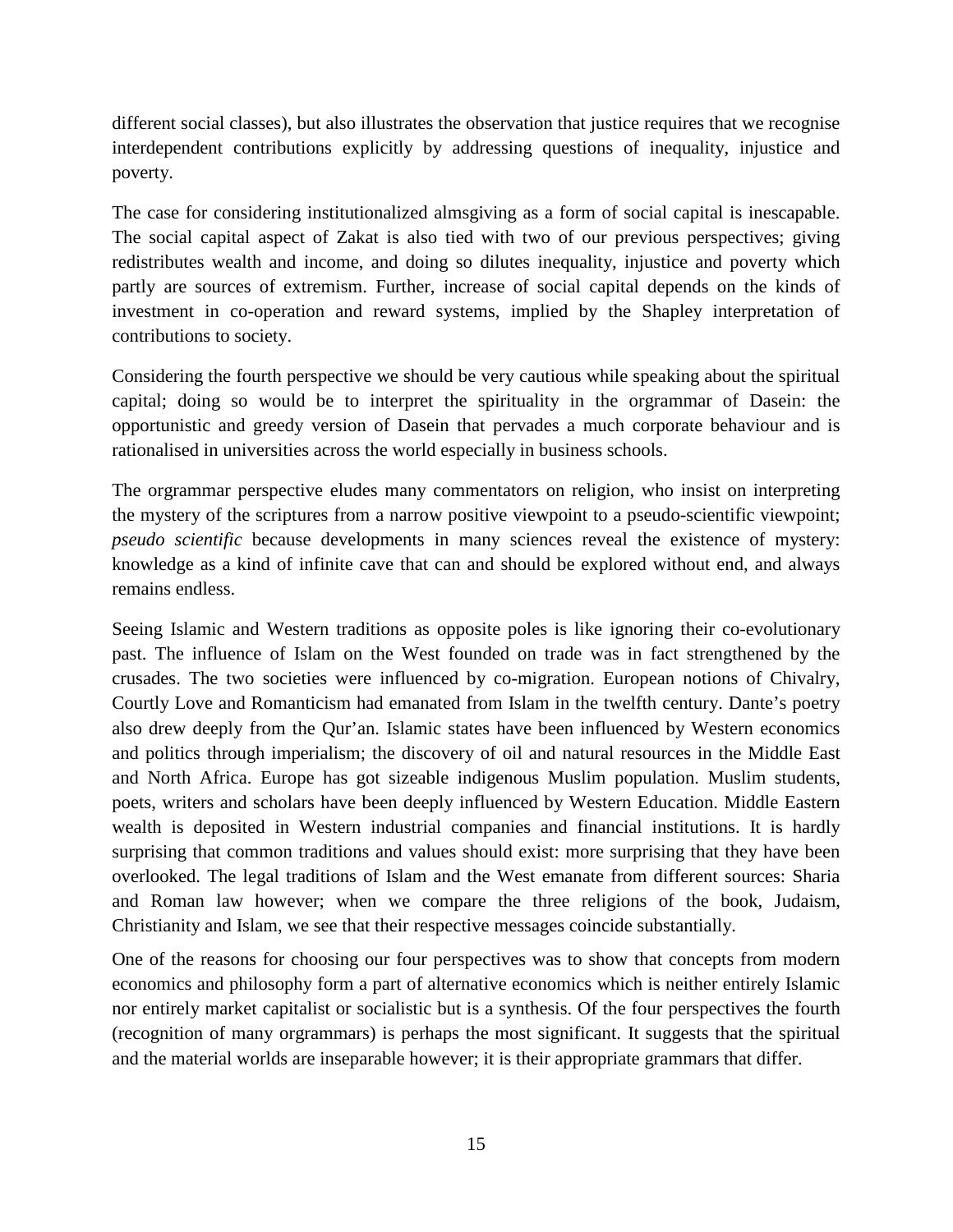The significance of the Zakat act can perhaps only be realised through poetic language or the language of mysticism. The instrumental aspects of Zakat suggest that paying Zakat is an act of spiritualism and materialism: a kind of spirituality that is designed to produce payoffs. If someone gives Zakat according to the principle of spiritualism and materialism he/she is benefitted spiritually. Then he/she in a sense gives nothing; considering the injunction present in most religions not to let others know when good deeds are performed by oneself.

The inner meaning of Zakat is associated with knowledge, expressed mystically by the observation : *'Man is asleep, and wakes up only at death'* and the injunction to *fana: 'die before you die'* to die in one plane of understanding or orgrammar before another plane is possible.

### **References**

Bernner, R. (2002) *Force of Finance: Triumph of the Capital Markets*, Texere.

Chapra, U. (2000) *The Future of Economics: An Islamic Perspective*, The Islamic Foundation Press, UK.

Chapra, U. (2014) *[Morality and Justice in Islamic Economics and Finance](http://books.google.com/books?hl=en&lr=&id=NPyYBAAAQBAJ&oi=fnd&pg=PR1&dq=info:8gH_BuqIQGQJ:scholar.google.com&ots=EbhgX17YNr&sig=fvlN5IN0eQ-02_pCyIG-QskZdxw)*, Edward Elgar Publishing Ltd, UK.

Coleman, S. (1998) 'Social Capital in the Creation of Human Capital', American *journal of sociology,* 94, S95-S120.

Gintis. H. and Bowles, S. (2000) *Social Capital and Community Governance*, Amherst, Massachusetts.

Heidegger, M. (1996) Being and Time: A Translation of Sein and Zeit *(SUNY series in Contemporary Continental Philosophy,* State University of New York, USA.

Kawachi, I., Kennedy, B. P. and Wilkinson, R. G. (1999) 'Crime: Social Disorganization and Relative Deprivation', *Social Science and Medicine*, vol.48, pp. 719-731.

Matthews, R. (2011) 'Organizational Grammar, Godel and the Other', *Journal of Organizational change Management*, Forthcoming.

Matthews, R. (2003) Sufi Contemplation And Management: Latifas As Centres Of Consciousness. In A. Alkafaji and J. Biberman, Ed. *Business Research Yearbook*, Vol IX.

Mauss, M. (2000) *The Gift: The Form and Reason for Exchange in Archaic Societies,* W. W. Norton & Company, USA.

Neumann, J. and Morgenstern, O. (1944) *Theory of Games and Economic Behavior*, Princeton: Princeton University Press.

Putnam, D. (1993) *Making Democracy Work: Civic Traditions In Modern Italy.* Princeton: Princeton University Press.

Shapley, L. (1953) In *Contributions to the Theory of Games* volume II, H.W. Kuhn and A.W. Tucker (eds.).

Smith, A. (1976) *The Wealth of Nations* edited by R.H. Campbell and A.S. Skinner, The Glasgow edition of the Works and Correspondence of Adam Smith, vol. 2a, pp. 456. UK.

Soros, G. (2003) *The Alchemy of Finance: The New Paradigm,* John Wiley and Sons Inc.

Stiglitz, J. E. (2003) *Globalization and its Discontents*, Penguin Books*.*